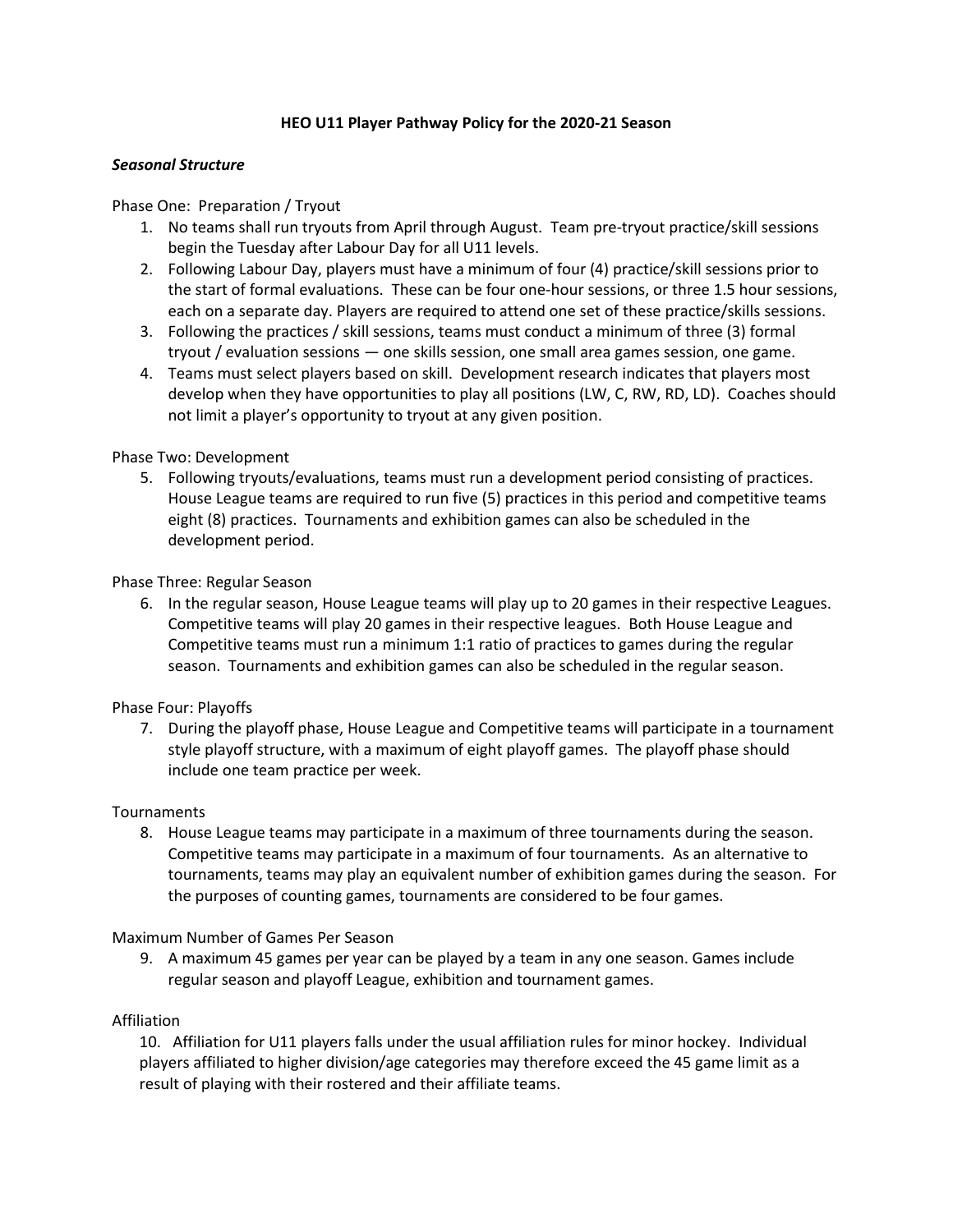Seasonal Break(s)

11. March Break shall be considered as a seasonal break (minimum five days without scheduled games or mandatory practice sessions). HEO teams may schedule a  $2<sup>nd</sup>$  seasonal break by identifying it as a blackout period to their League at the beginning of the season.

| <b>Seasonal Phase</b>                                                                   | <b>House League</b>    |                 | Competitive            |                       |
|-----------------------------------------------------------------------------------------|------------------------|-----------------|------------------------|-----------------------|
|                                                                                         | <b>Practices</b>       | <b>Games</b>    | <b>Practices</b>       | <b>Games</b>          |
| Pre Tryout                                                                              | 4                      |                 | 4                      |                       |
| Tryout                                                                                  | 3                      | TBD(exhibition) | 3                      | TBD(exhibition)       |
| Development                                                                             | 5                      | TBD(exhibition) | 8                      | TBD(exhibition)       |
| Regular                                                                                 | $1:1$ ratio            | Up to 20        | $1:1$ ratio            | 20                    |
|                                                                                         | (practices to games)   |                 | (practices to games)   |                       |
| Playoffs                                                                                | 1 per week             | 8               | 1 per week             | 8                     |
| <b>Total</b>                                                                            | Variable               | Up to $28+$     | Variable               | 28                    |
|                                                                                         | (District/Association) |                 | (District/Association) |                       |
| Tournaments                                                                             |                        | 3 x 4 games=12  |                        | $4 \times 4$ games=16 |
| <b>Exhibition Games</b>                                                                 |                        | Or equivalent   |                        | Or equivalent         |
| Maximum number of exhibition, tournament, League regular season and playoff games = 45. |                        |                 |                        |                       |

\*Number of practices will depend upon the number of house league regular season games to be played in respect of the 1:1 ratio (house league games to be played will vary by District/League) TBD(exhibition)= # of exhibition games played to be determined by teams/Associations.

# *Game/Team Structure and Approach*

- 1. Throughout the season, all players must receive fair and as close to equal ice time as possible (no bench shortening or preferential playing time; players to have opportunities to start games, end periods and play end of game, power play and penalty kill).
- 2. Throughout the season, all players should play both forward and defence in the first half of the season, and then may move to more consistent positions in the second half.
- 3. Throughout the season, full time goalies are permitted.
- 4. Throughout the season, goalies must rotate for an equal number of games/playing time (goalies must split game time and have equal opportunities to play the final game in tournaments).
- 5. Throughout the season, goalies not playing can play out as a skater.

# *Practice Sessions*

- 1. Practices should consist of small area games/station based/skill focussed drills. A minimum of 85% of practice sessions must be spent on skills and tactics.
- 2. Basic defensive zone positions, offsides, icings should be introduced in the development period prior to the start of the regular season.
- 3. Positional play and rules of the game can be introduced in the development phase prior to the start of the Atom regular season.

HEO U11 Player Pathway Committee. December 10, 2019.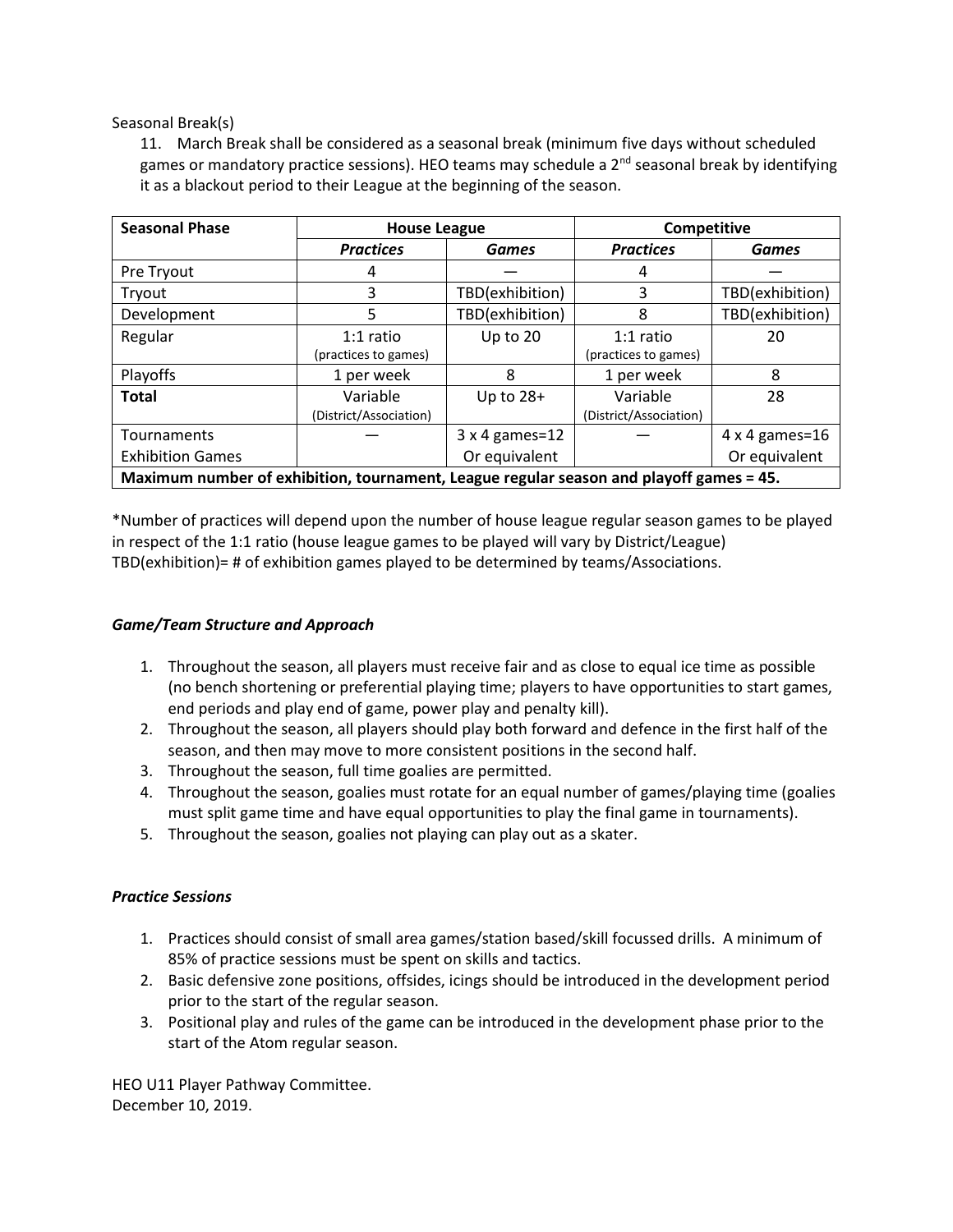# *Addendum*

Note of Clarification for the 2021-22 Season In light of the potential for multiple interpretations of how U11 team games are to be counted in the 2021-22 season, please note the following:

Section 9 of this policy (Maximum Number of Games Per Season) establishes the maximum number of games to be played in a given season as 45. By definition, "games" include regular season and playoff league games, all exhibition games and tournament games.

Section 8 (Tournaments) provides an estimate of the number of games per tournament as four, for the purpose of counting games, and allows for competitive teams to enter up to four tournaments and for HL teams to enter up to three.

There are questions as to whether tournament games are to be counted as 4 (the average that Section 8 suggests) or by the actual number played, so as to comply with Section 9's requirement to count all games up to and including the maximum of 45.

Given that the policy provides for competitive teams to enter four tournaments and HLs to enter three, teams may do so. It is recognized that teams entering four tournaments in 2021-22 may exceed 45 games in total as a result of strong performances.

Therefore, District Chairs whose U11 teams are approaching 40 games at the conclusion of the regular season are requested to discuss next steps (in terms of team participation in league playoffs) with HEO before playoffs begin. The decision reached as a result of those discussions will be conveyed to the relevant League.

This approach calls for proactive planning and monitoring on the part of teams, Associations and Districts, provides some flexibility for teams who may slightly exceed the maximum number of games in playoffs as a result of a strong playoff performance, and does not penalize those teams who chose not to enter more tournaments during the regular season in respect of the U11 policy.

In terms of exhibition games, U11 teams are reminded that per HEO Policy for Minor Hockey 6.49, Section 7.4.2, all games must be officiated by HEO registered and crested officials. Gamesheets must be kept as a record of these games. Scrimmages between Associations without HEO registered and crested officials on the ice are not considered sanctioned activities, and therefore participants are not eligible for HC insurance. Districts and Associations are responsible to ensure that U11 teams from different Associations engage in exhibition game format only, in compliance with HEO's Policy for Minor Hockey 6.49 Section 7.4.2, so as to avoid potential risk and safety issues and to be able to correctly address ingame discipline issues. Teams that engage in such scrimmages are subject to the provisions of the Code of Discipline (minor hockey).

In addition, participation in scrimmages without proper officiating and record-keeping may be subject to the provisions of Hockey Canada's Action Bulletin regarding non-sanctioned leagues (October 2019). HEO is in the process of implementing a Branch version of that policy for divisions and categories of hockey that do not compete for regional or national championships. This could affect player and/or bench staff participation in HEO's programs, as individuals found to have participated in non-sanctioned leagues after September 30<sup>th</sup>, will be removed from HEO's programs, and must file an appeal to Hockey